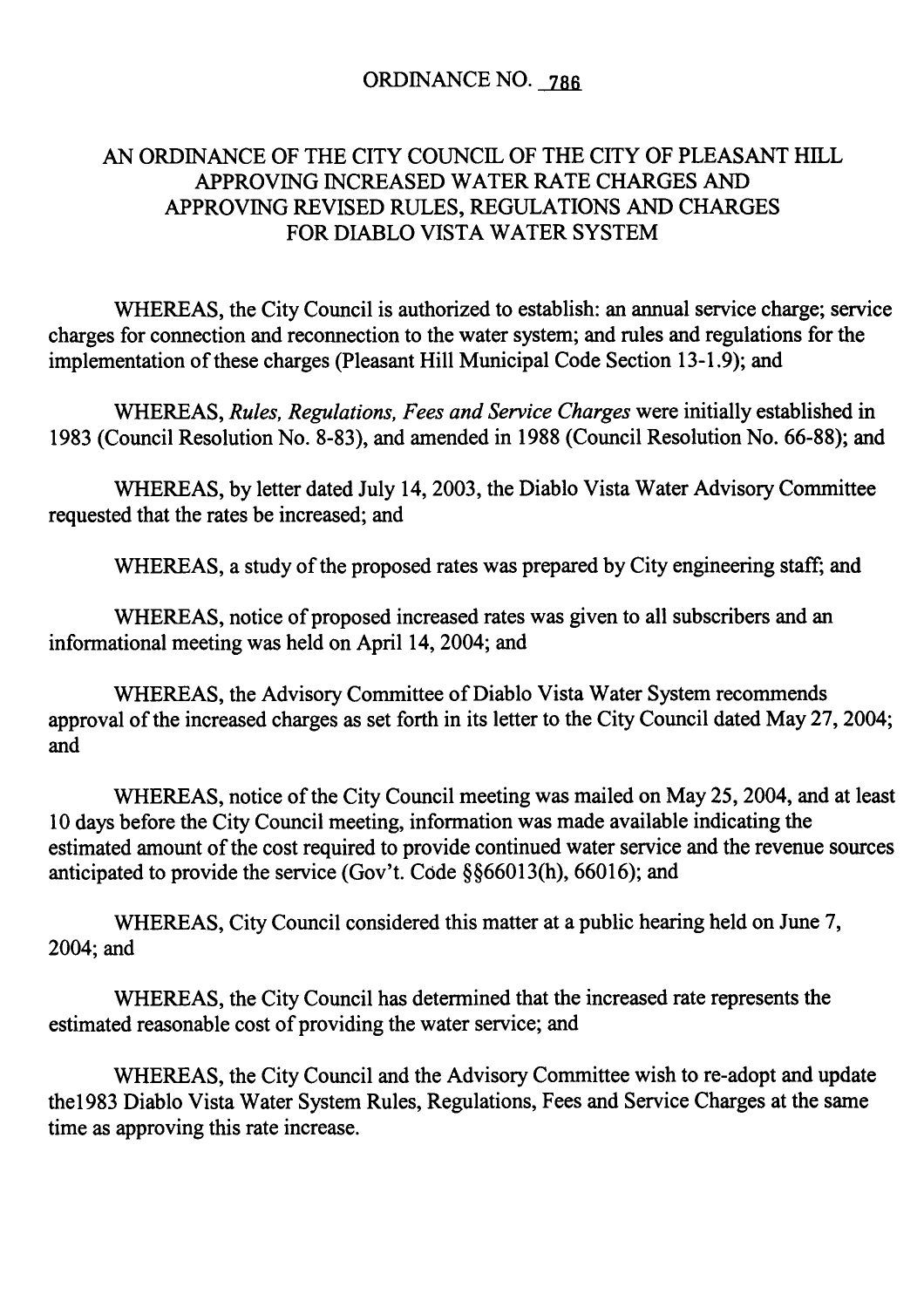NOW, THEREFORE, the City Council of the City of Pleasant Hill does ordain as follows:

Section 1. The fees for the Diablo Vista Water System members are as follows:

Tax year 2004-05 \$150 (usage fee) Tax year 2005-06 \$195 (usage fee  $$150 + capital improvement fee $45$ ) Tax year 2006-07 \$240 (usage fee  $$150 + capital improvement fee $90)$ Tax year 2007-08 and thereafter \$285 (usage fee  $$150 + capital$  improvement fee \$135)

The City shall deposit payments for the usage fees in Fund 81, the Diablo Vista Water Operating Fund. The City shall deposit the capital improvement fees in Fund 82, the Diablo Vista Water Capital Improvement Fund, and shall account for those proceeds in accordance with Government Code section  $66013(d)$ .

Section 2. The Finance Department is directed to send a copy of this ordinance and any other required documentation to the County Auditor's Office, and submit to them annually by their deadline the information required to enroll these charges on each years' tax roll. In addition, the rates set forth in this ordinance shall be reviewed by the City Council on an annual basis and proposed adjustments to rates, if warranted, will be considered at that time.

Section 3. The revised Diablo Vista Water System Rules, Regulations and Charges attached as Exhibit A are approved.

Section 4. This ordinance repeals and supersedes prior Resolution Nos. 8-83, 90-84, 66-88, and 75-92. This ordinance will not be codified in the Pleasant Hill Municipal Code.

Section 5. This ordinance shall take effect 30 days after its adoption.

Section 6. Within 15 days after the passage of this ordinance, the City Clerk shall cause it to be posted in the four places designated by resolution of the City Council.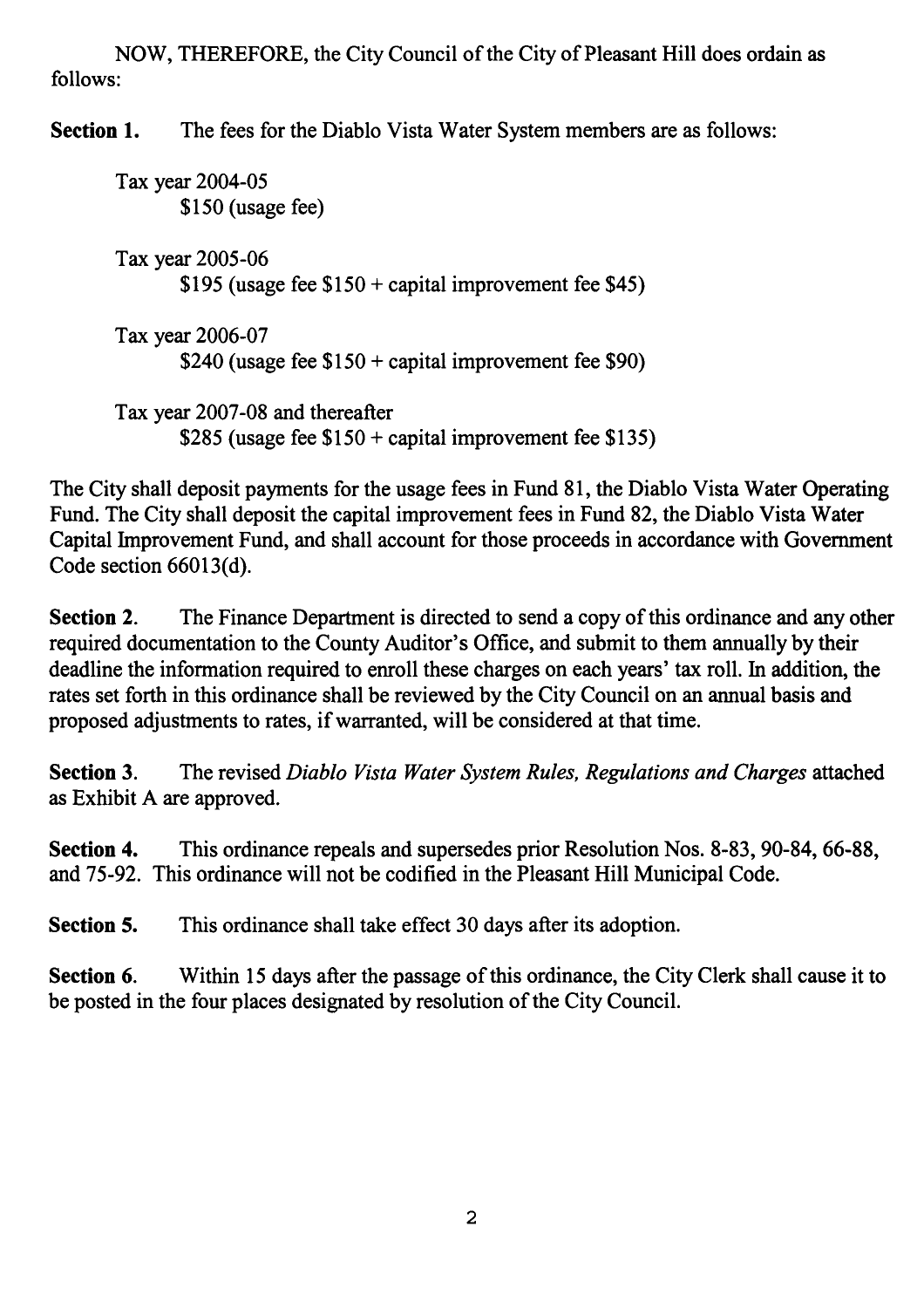The foregoing ordinance was introduced at a regular meeting of the City Council of the City of Pleasant Hill held on the  $7<sup>th</sup>$  day of June, 2004, by the following vote:

AYES: NOES: ABSENT: RECUSED: Angeli, Durant, Escover None Harris Williamson

ADOPTED and ordered posted at a meeting of the City Council of the City of Pleasant Hill, held on the  $21^{st}$  day of June, 2004, by the following vote:

AYES: NOES: ABSTAIN: RECUSED: Angeli, Durant, Escover None Harris Williamson

CHARLES C. ESCOVER, Mayor

ATTEST:

Vilsen DORIS P. NILSEN, City Clerk

APPROVED AS TO FORM:

DEBRA S. MARGOLIS, City Attorney

Attachment: Exhibit A

L:\ROBBINS\PUB-WKS\ Diablo Vista Water\Ordinance adopting rules -charges ( Final).doc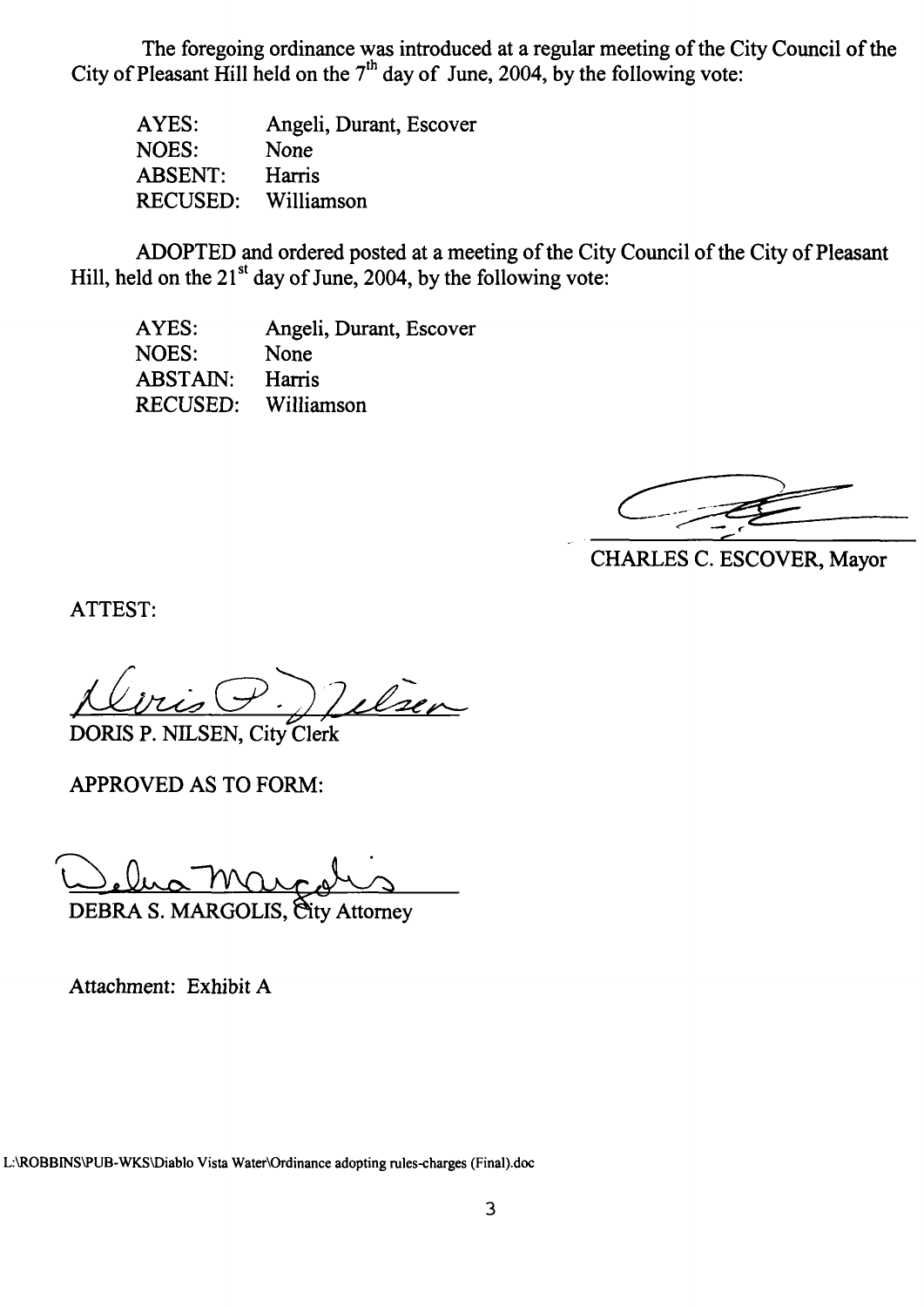#### DIABLO VISTA WATER SYSTEM RULES, REGULATIONS AND CHARGES

#### 1. Annual Charges.

A. Annual charges. The annual charges for consumption of water by users and/ or consumers of the Diablo Vista Water System are:

Tax year 2004-05 \$150 (usage fee)

Tax year 2005-06 \$195 (usage fee  $$150 +$  capital improvement fee \$45)

Tax year 2006-07 \$240 (usage fee  $$150 + capital$  improvement fee \$90)

Tax year 2007-08 \$285 (usage fee  $$150 +$  capital improvement fee \$135)

B. Collection; Funds. The monies will be collected on the tax rolls and will be kept in these City funds:

(1) Isage fees: Fund 81, Diablo Vista Water Operating Fund. The operating fund is to be used for normal operating expenses. The operating fund's main sources of income are a) special district's share of property tax, (b) the annual charge on the property tax bill of property owners in the district, and (c) interest earned in the account.

(2) Capital improvements: Fund 82, Diablo Vista Water Capital Improvement Fund. The capital improvement fund used to finance future replacements of the distribution system. The capital improvement fund's main sources of income are (a) the annual charge for capital improvements on the property tax bill, (b) the existing balance in the fund, and (c) interest earned on the account.

C. Responsible party. The owner of the land receiving the benefits of this water service is the responsible party for the charges imposed.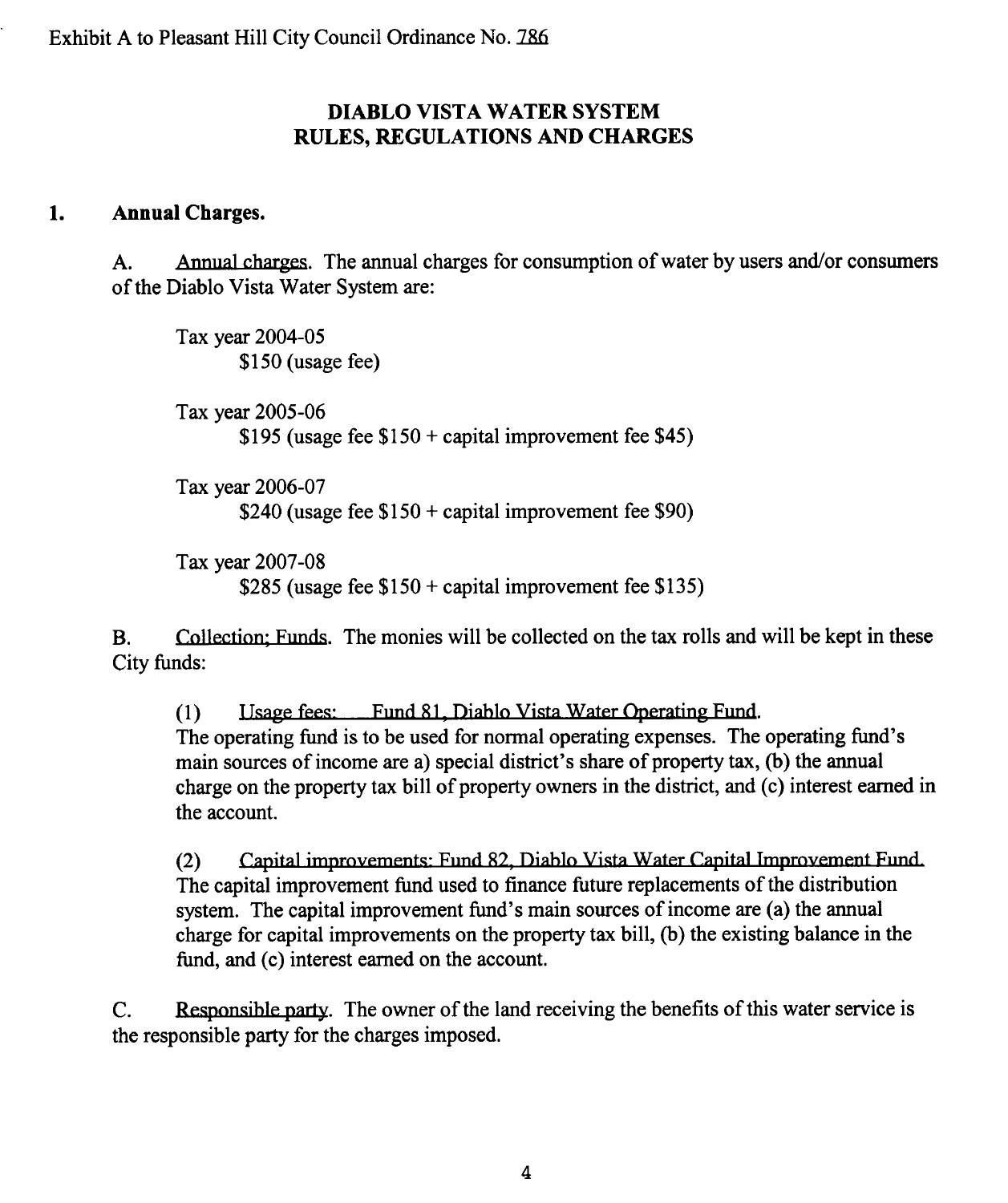## 2. Miscellaneous.

paid, the water service shall be shut off and <sup>a</sup> reconnection fee imposed. The reconnection fee, together with all arrearages, shall be paid before the service is restored to the consumer.

B. Abuse of service. If the consumer uses the water provided by the Diablo Vista Water System so that the water overflows from the property and/or the water is left running unattended consumer not at home), thereby causing a danger to other properties, then this use shall constitute an abuse of the water service.

The following procedure shall be followed if this abuse occurs:

1) Notice ofthe first abuse of service shall be sent to the consumer with the date and time of the abuse, and setting forth the penalties for continued abuse of the service.<br>(2) If there is continued abuse of the water service, the water service shall be tu If there is continued abuse of the water service, the water service shall be turned off.

C. Authorized representatives. No person other than an authorized representative of the Diablo Vista Water System shall tap, open, or connect to, or cause, permit or allow to be turned on, in any way, any water from the system.

D. Inauthorized hookups, connections or flexible couplings. Any person who causes or allows any hookup, connection or flexible coupling to be extended from one parcel of property with water service to another parcel of property where water service has been cut off or serviced by Diablo Vista Water System shall immediately become jointly and severally liable with that water consumer for the unpaid charges/fees and be subject to termination of water service.

E. Restoration After all charges, fees, penalties and arrearages are paid, water service shall be restored.

F. Appeal. A consumer may appeal <sup>a</sup> disconnection from the service or <sup>a</sup> reconnection fee within 10 days by giving written notice to the Pleasant Hill City Manager or his or her designated representative. The decision of the City Manager is final.

## 3. Reconnection Fees.

Miscellaneous.<br>
A. Dalinquaminan-pagment changes. If the City receives notice that charges have not been<br>pagit the vator service ball be shall of f and a reconnection fee imposed. The reconnection for,<br>
nogener with all u Consumers within the Diablo Vista Water System desiring a water service reconnection after the service has been turned off shall pay <sup>a</sup> reconnection fee of \$200.00 for reconnecting to the water system, plus the capital improvement charge for any year(s) that charge was not paid. However, a new property owner within the System area who was not responsible for the disconnection shall pay <sup>a</sup> reconnection fee of only \$200.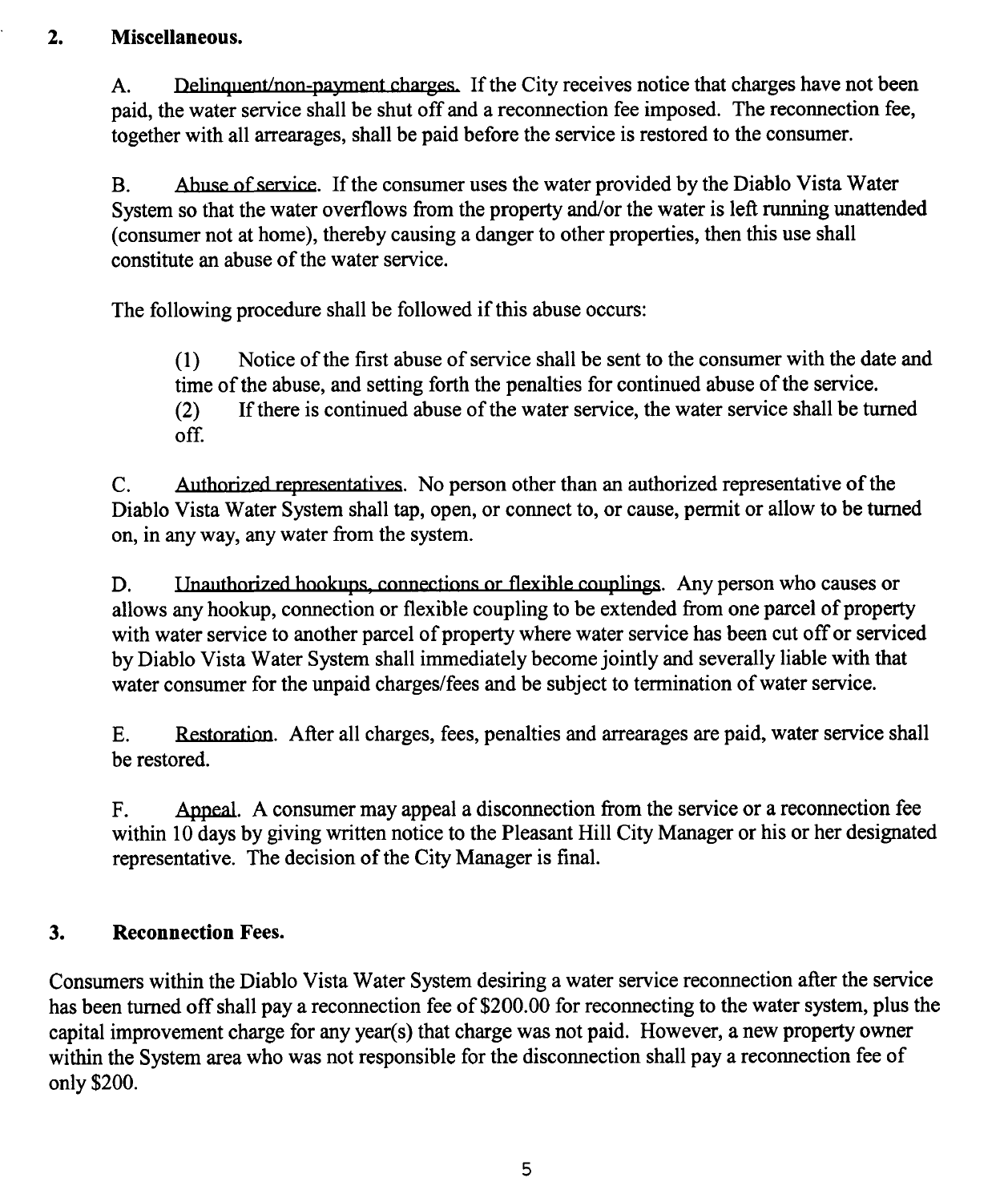#### 4. Collection.

The City Manager shall implement the collection of the above charges, fees, penalties and arrearages.

### 5. Right to Opt Out.

Any consumer within the Diablo Vista Water System has the right to opt -out and discontinue water service by submitting written notice to the Diablo Vista Water System, c/o City of Pleasant Hill, 100 Gregory Lane, Pleasant Hill, CA 94523. For a consumer who opts out by June 30<sup>th</sup>, no annual charges will be imposed for the following tax year. However, there will be a reconnection fee if the consumer later decides to reconnect. (See Section 3 above.) The right to opt-out, and the corresponding right to reconnect, must be exercised by June  $30<sup>th</sup>$  to be effective the following tax year.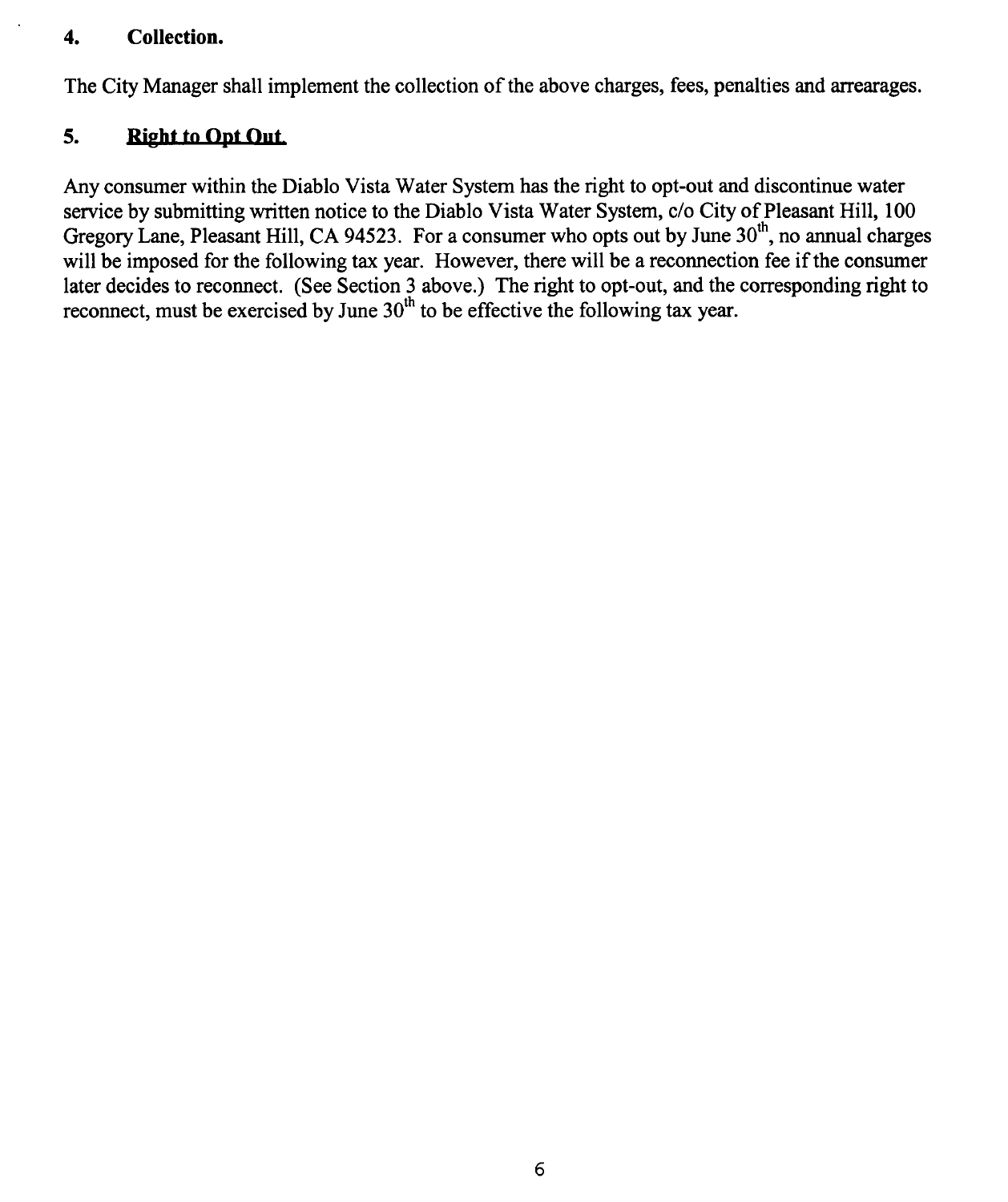$\boldsymbol{\lambda}$ 

# CITY OF PLEASANT HILL

# NOTICE OF ORDINANCE ADOPTION

Notice is hereby given that on June 21, 2004, the Pleasant Hill City Council adopted Ordinance No. 786, Approving Increased Water Rate Charges and Approving Revised Rules, Regulations and Charges for Diablo Vista Water System.

Copies of this notice have been posted in the following locations:

Pleasant Hill Library - <sup>1950</sup> Oak Park Boulevard, Pleasant Hill

Pleasant Hill Recreation & Park District Community Center - 320 Civic Drive, Pleasant Hill

Pleasant Hill Police Department - 330 Civic Drive, Pleasant Hill

Copies of this Ordinance are available at Pleasant Hill City Hall. For further information, contact the City Clerk's office at 671-5237.

 $X$ inde 4  $S$ 

Linda I. Stehr. Deputy City Clerk